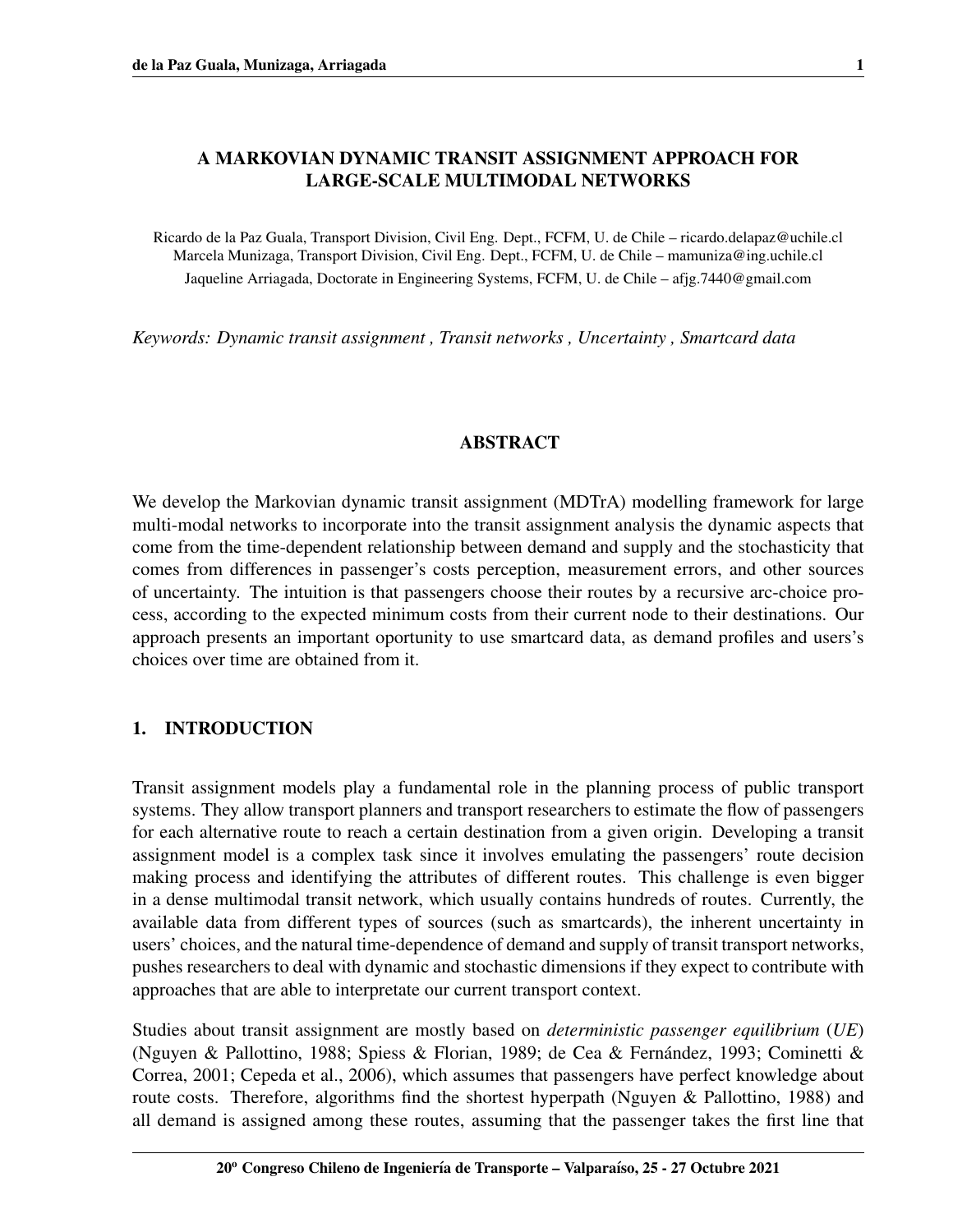arrives at the stop [\(Spiess & Florian, 1989;](#page-14-1) [Nguyen & Pallottino, 1988\)](#page-14-0). There is also literature based on *stochastic passenger equilibrium* (*SUE*) [\(Lam et al., 1999;](#page-14-2) [Kiencke & Nielsen, 2000;](#page-14-3) [Nielsen & Frederiksen, 2006;](#page-14-4) [Yang & Lam, 2006\)](#page-14-5), which assumes that passengers have imperfect information about route costs and, therefore, algorithms use *random utility maximization* (*RUM*) models for assigning demand on each route, assuming that passengers choose routes with higher perceived utility.

In assignment literature, we find the Markovian modelling framework approach to address uncertainty in users' choices. Its main motivation comes from the intuition that users of transport networks construct the route they travel through to go from their origins to their destinations by making recursive arc choices, rather than choose a fixed route. It is formally introduced by [Bail](#page-13-3)[lon & Cominetti](#page-13-3) [\(2008\)](#page-13-3), by presenting the concept of *Markovian traffic equilibrium* (*MTE*) for the static case in private transport networks. The concept is later applied to generate the first transit assigment model with a Markovian approach (*STE*) in Cortés et al. [\(2013\)](#page-13-4), a work that is later extended in [Pineda et al.](#page-14-6) [\(2016\)](#page-14-6), by integrating it with private transportation (*STP*). Later on, in [de la Paz Guala](#page-13-5) [\(2020\)](#page-13-5), the Markovian approach is extended, again for the case of private transport nerworks, to address the dynamic dimension that comes from the time dependence of the demand. All of these contributions have in common how the arc-choice model in their respective assignment models is built, as they all consider as the users' choice criterion the expected minimum costs from their current node to their destinations, generating nested cost operators that are able to avoid path enumeration and allow working with overlapping routes.

When it comes to the use of real data, model calibration and validation process is fundamental to set the model's parameters and to evaluate if it is generating passenger flows according to real passengers' behaviour. Although emerging technologies, such as *automatic fare collection* (*AFC*) and *automatic vehicle location* (*AVL*) systems, offer an opportunity to deal with these problems, there are relatively few studies for calibration and validation purposes. In this line, [Tavassoli et](#page-14-7) [al.](#page-14-7) [\(2020\)](#page-14-7) proposed a framework to calibrate and validate existing transit assignment models using smartcard transaction data and AVL data from public transport systems.

Motivated by the contributions in transit assignment models, the referred Markovian approaches, and the use of smartcard data, the main goal of this paper is to propose a Markovian modelling framework to address the dynamic aspects that come from time-dependent demand and supply and the uncertainty that comes from users's choices, where smartcard data is used to estimate fundamental information for the model. To accomplish this, we present: the *Markovian dynamic transit assignment* (*MDTrA*) model, an illustrative example of how it works, an example of how to use real smartcard data to estimate dynamic demand profiles, and a solution method for the proposed model.

## 2. MARKOVIAN DYNAMIC TRANSIT ASSIGNMENT MODEL

The core contribution of our paper is the Markovian dynamic transit assignment (MDTrA) model, an integration of the MDTA modelling framewok by [de la Paz Guala](#page-13-5) [\(2020\)](#page-13-5), conceived as a DTA approach of the MTE (Baillon  $&$  Cominetti, 2008), both for private transportation, the transit net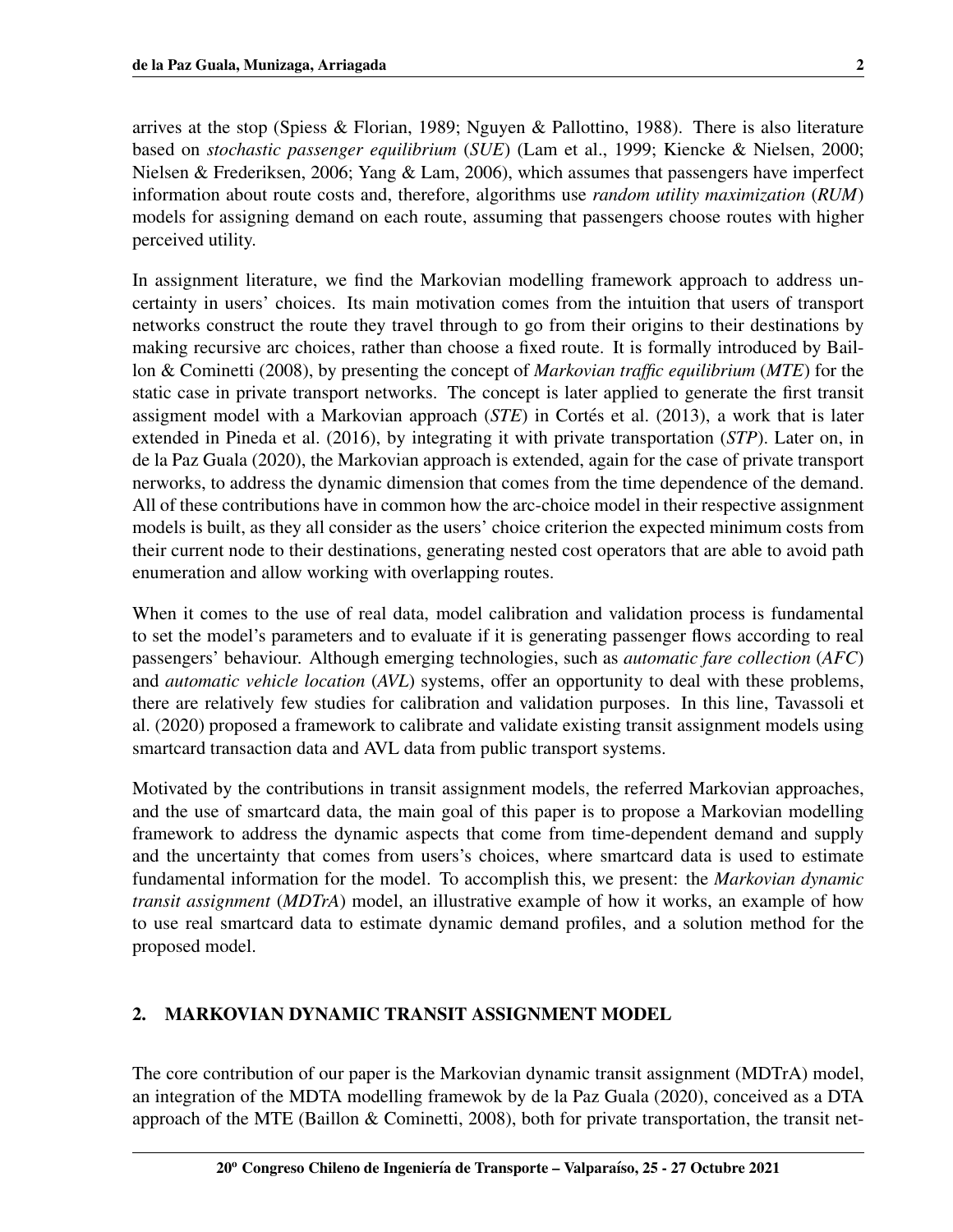works' hypergraph approach by [Nguyen & Pallottino](#page-14-0) [\(1988\)](#page-14-0), first presented as a search of optimal strategies in [Spiess & Florian](#page-14-1) [\(1989\)](#page-14-1), and the Markovian approach in public transport in Cortés et [al.](#page-13-4) [\(2013\)](#page-13-4) and [Pineda et al.](#page-14-6) [\(2016\)](#page-14-6). The intuition is the following: given exogonous time-dependent demand and supply profiles, passengers, at each stop/station they are currently at, will choose the next convenient arc to move forward to their destinations according to the expected minimum costs from their current node to their destination.

The MDTrA model has three parts: *demand and supply profiles*, *cost and time model*; and an *arcchoice model*. Before developing each part, we first address how to construct the digraph that the model is formulated on and then we introduce the *reasonability* concept.

## 2.1. Transit network's underlying digraph

To formulate the MDTrA model, we first generate a digraph from the original transit network's hypergraph. This digraph works as the base structure for the formulation.

Considering a directed hypergraph  $H(N_H, E_H)$ , with  $N_H$  and  $E_H$  the set of nodes and links, respectively, we recall that, given a pair of nodes, there can be several links conecting them directly, from where links have the form  $(i, j, s)$ , meaning that line s serves  $(i, j)$  by taking passengers directly from node i to node j. Now, given a node  $i \in N_H$ , we denote: the sets of lines that serve from/to node *i* (lines that can be boarded from/alighted to *i*) as  $S_i^+ = \{s : (i, j, s) \in E_H\}$ and  $S_i^- = \{s : (j, i, s) \in E_H\}$ , respectively; and the set of links that serve from/to i as  $E_i^+ = \{(i, j, s) \in E_H : j \in N \land s \in S_i^+\}$  and  $E_i^- = \{(j, i, s) \in E_H : j \in N \land s \in S_i^-\}$ , respectively.  $\{f_i^+\}$  and  $E_i^- = \{(j, i, s) \in E_H : j \in N \land s \in S_i^- \}$  $\binom{1}{i}$ , respectively.

A defining feature of our approach is that it takes into account that passengers could choose to walk from one stop/station to another. A way to decide if walking is an option from  $i$  is to set a consideration ratio around it and set that nodes that are within this ratio are walkable from  $i$ .

Considering this, we construct a digraph  $G = (N, A)$  by the following criteria:

- Set of nodes: N is the union of: the set of *original nodes* from the original hypergraph (stops/stations),  $N_H$ ; the set of *replicated nodes*  $N_S$ , that contains, for each node  $i \in N_H$  and for each line  $s \in S_i^+$  $S_i^+ \bigcup S_i^$  $i_i$ , a node  $i_s$  that represents that line s serves from/to  $i$ ;
- Set of arcs: A is the union of: the set of *boarding arcs*  $A_b$ , that contains, for each  $i \in N_H$ and for each one of its replicated nodes  $i_s$ , the arc  $(i, i_s)$  that represents boarding line s at i; the set of *alighting arcs*  $A_a$ , that contains, for each node  $i \in N_H$  and for each one of its  $i_s$ , the arc  $(i_s, i)$  that represents alighting from line s at i; the set of *in-vehicle arcs*  $A_V$ , that contains, for each  $(i, j, s) \in E_H$ , the arc  $(i_s, j_s)$ , that represents moving from i to j using line s; the set of *walking arcs*,  $A_W$ , that contains, for each j walkable from i, the arc  $(i, j)$ .

To show the results of applying these steps, let us consider the hypergraph  $H$  in Figure [1](#page-3-0) and its resulting digraph G in Figure [2](#page-3-1) (node 4 is walkable from node 3).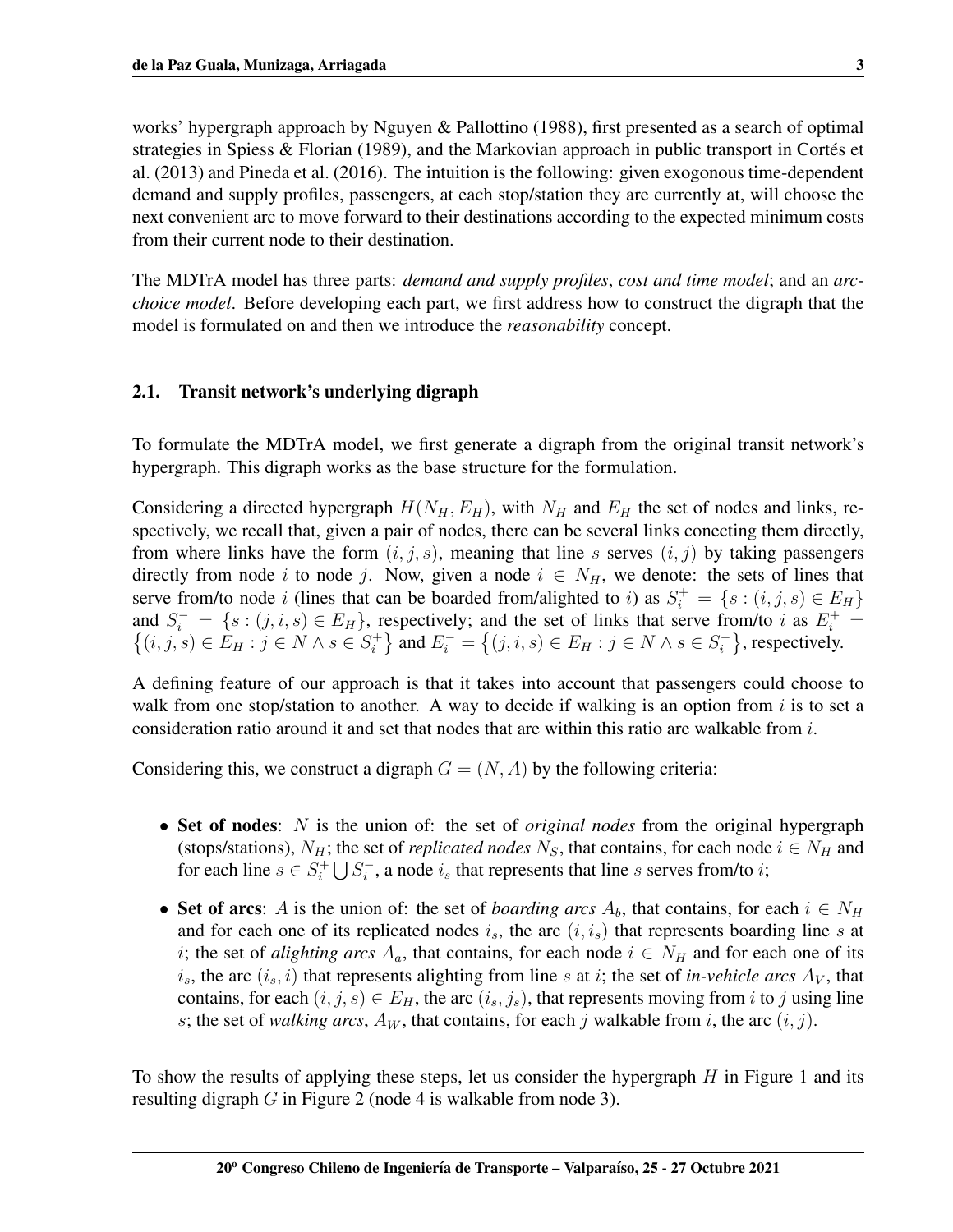

<span id="page-3-1"></span><span id="page-3-0"></span>Figure 1: Original Hypergraph H.



Figure 2: Underlying digraph  $G$  to the hypergraph  $H$ .

#### 2.2. Reasonable arcs towards destinations

When passengers have to choose between options to travel, from a pure stochastic point of view, each options has a positive probability of being chosen. In reality, this does not generally hold, as some options may not be eligible for passengers, depending on their criteria. Following this intuition, [Dial](#page-14-8) [\(1971\)](#page-14-8) defined, in the context of static stochastic traffic assignment in private transport networks, that, given an O-D pair  $(o, d)$ , a route from node i to node j is a reasonable route for  $(o, d)$  if the minimum cost of going from *o* to *i* is less than the minimum cost of going from *o* to  $j$  and, simultaneously, the minimum cost of going from  $j$  to  $d$  is less than the minimum cost of going from i to d. In [de la Paz Guala](#page-13-5) [\(2020\)](#page-13-5) this concept is adapted, defining it over arcs (instead of routes) and according to destinations (instead of O-D pairs), stating that, given a destination node d, an arc  $(i, j)$  is a reasonable arc towards d if the minimum cost of going from node j to d is less or equal to the minimum cost of going from node  $i$  to  $d$ .

On other line of work, [Nuzzolo & Comi](#page-14-9) [\(2017\)](#page-14-9) introduce the concept of *master hyperpaths*, where, among all the strategies represented in the transport network's hypergraph, the master hyperpath is formed by those that are actually considered by passengers.

In this paper, we introduce a *reasonability* concept, as in [de la Paz Guala](#page-13-5) [\(2020\)](#page-13-5), to reduce the route options to those that are actually considered by passengers, as in [Nuzzolo & Comi](#page-14-9) [\(2017\)](#page-14-9). Given a destination node  $d$ , a line service  $s$ , and two consecutive stops  $i$  and  $j$  (served by  $s$ ), we say that  $(i_s, j_s)$  is a *reasonable arc towards* d if the minimum cost of going from j to d is less or equal to the minimum cost of going from  $i$  to  $d$ . Also, the boarding and alighting arcs associated to a reasonable arc are also reasonable (and vice versa). The set of all arcs reasonable towards a destination  $d$  is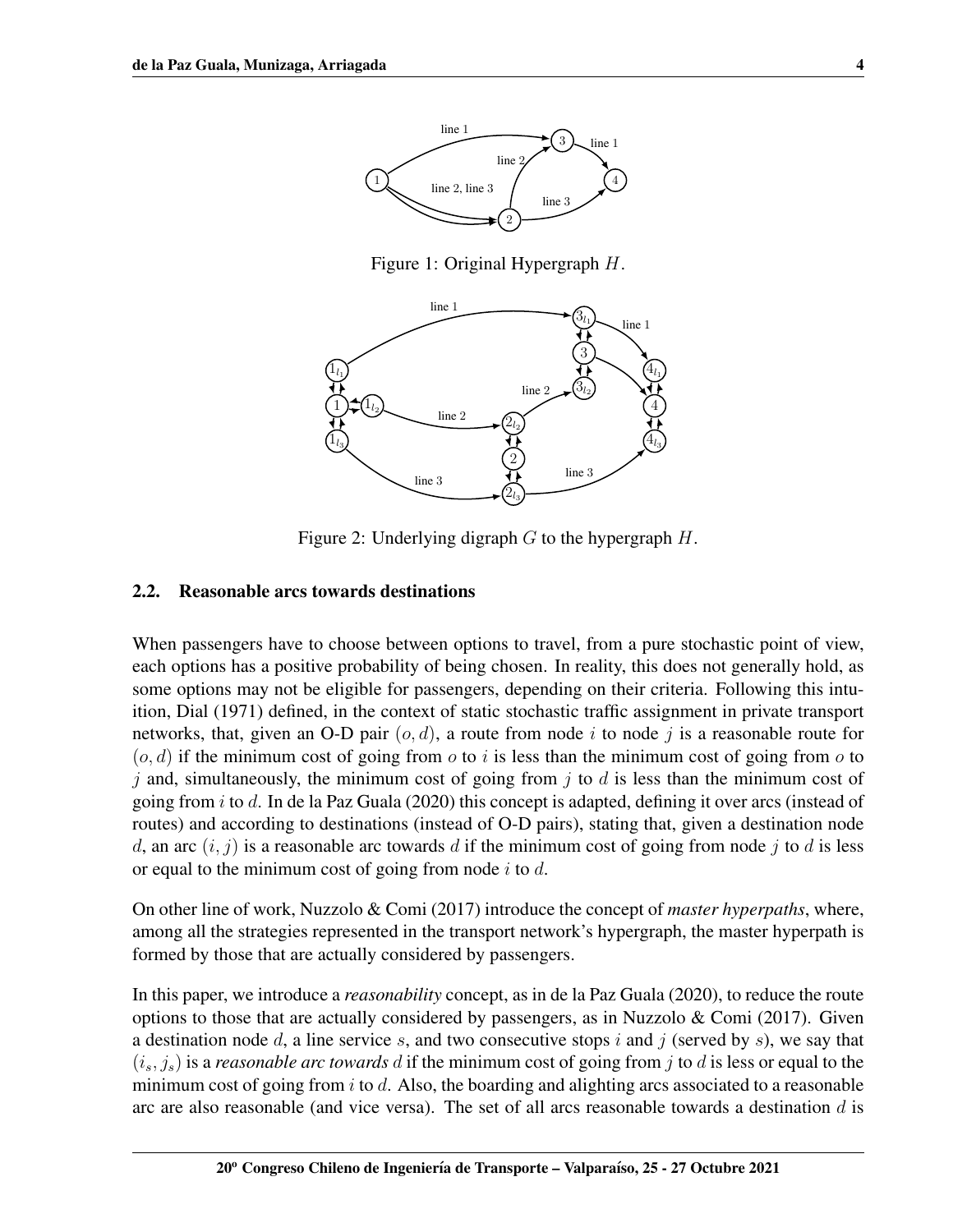denoted as  $R^d$ . Later, in subsection [2.3.2,](#page-4-0) analytical cost formulations are further developed. Even though different ways of defining convenient options for passengers can be adopted, such as lines of frequent use, they will be addressed in later stages of our work.

## 2.3. Building the MDTrA model

Now, according to the transit network's digraph, we define the three main parts of the model, considering a period of time given by the interval  $[0, T]$ .

#### 2.3.1 Demand and supply profiles

Let us consider a set of O-D pairs *OD*. The demand profile is represented by the exgoneous timedependent functions  $\mathcal{D}_{(o,d)}(\cdot)$  :  $\mathbb{R}_0^+ \to \mathbb{R}_0^+$ , for all  $(o,d) \in OD$ . Here, given  $t \geq 0$ ,  $\mathcal{D}_{(o,d)}(t)$ represents the demand rate that, at time  $t$ , is generated at node  $o$  and goes to destination node  $d$ . In section [3,](#page-7-0) we address how to estimate a demand profile based on real smartcard data.

The supply profile is understood as the exgoneous time-dependent nominal frecquency of the different lines, either bus or metro, that serve transit network. Given a node  $i_s \in N_S$  and its underlying line  $s \in S_i$ , the time dependent function  $\phi_{i_s}(\cdot) : \mathbb{R}_0^+ \to \mathbb{R}_0^+$  represent the time-dependent nominal frequency of line  $s$  at node  $i$ .

### <span id="page-4-0"></span>2.3.2 Time and cost models

This part of the model defines the time and cost structure of the different types of arcs of the transit network's digraph. Time functions are fundamental, as they allow us to locate passengers in time, thus, representing the dynamic aspect of the problem. Also, they are an important component of the cost functions used to compute the expected minimum costs, the core of the choice criterion. It is worth remarking that, given our arc-based approach, times and costs are defined for each arc and, thus, we do not require them to be defined according to routes. This allows us to work with overlapping routes, not needing the condition of route's times and costs independence, as it is widely needed in the literature related to transit assignment.

For each arc  $a \in A$ , depending on its type, we define the time function  $T_a(t)$  and, according to each destination node  $d \in D$ , a cost function  $C_{ad}(t)$ ,  $t \in [0, T]$ . Both functions are heavily related as, at each arc, part of its cost is defined by its underlying times. Then, for  $t \in [0, T]$ , we have:

• For boarding arcs  $a = (i, i_s) \in A_b$ :  $T_a(t)$  is given by the time that takes the passenger to access station/stop i and reach the physical point where line s arrives,  $b_a$ , plus the average time that he/she waits for line s,  $1/\phi_a(b_a + t)$  ( $\phi_a(b_a + t)$ ) is the mean frequency of service s at node s at time  $b_a + t$ ). Now, independently of the destination  $d \in D$ ,  $C_{ad}(t)$  is the direct transformation of times into costs (using the factors  $\alpha$  and  $\beta$ ).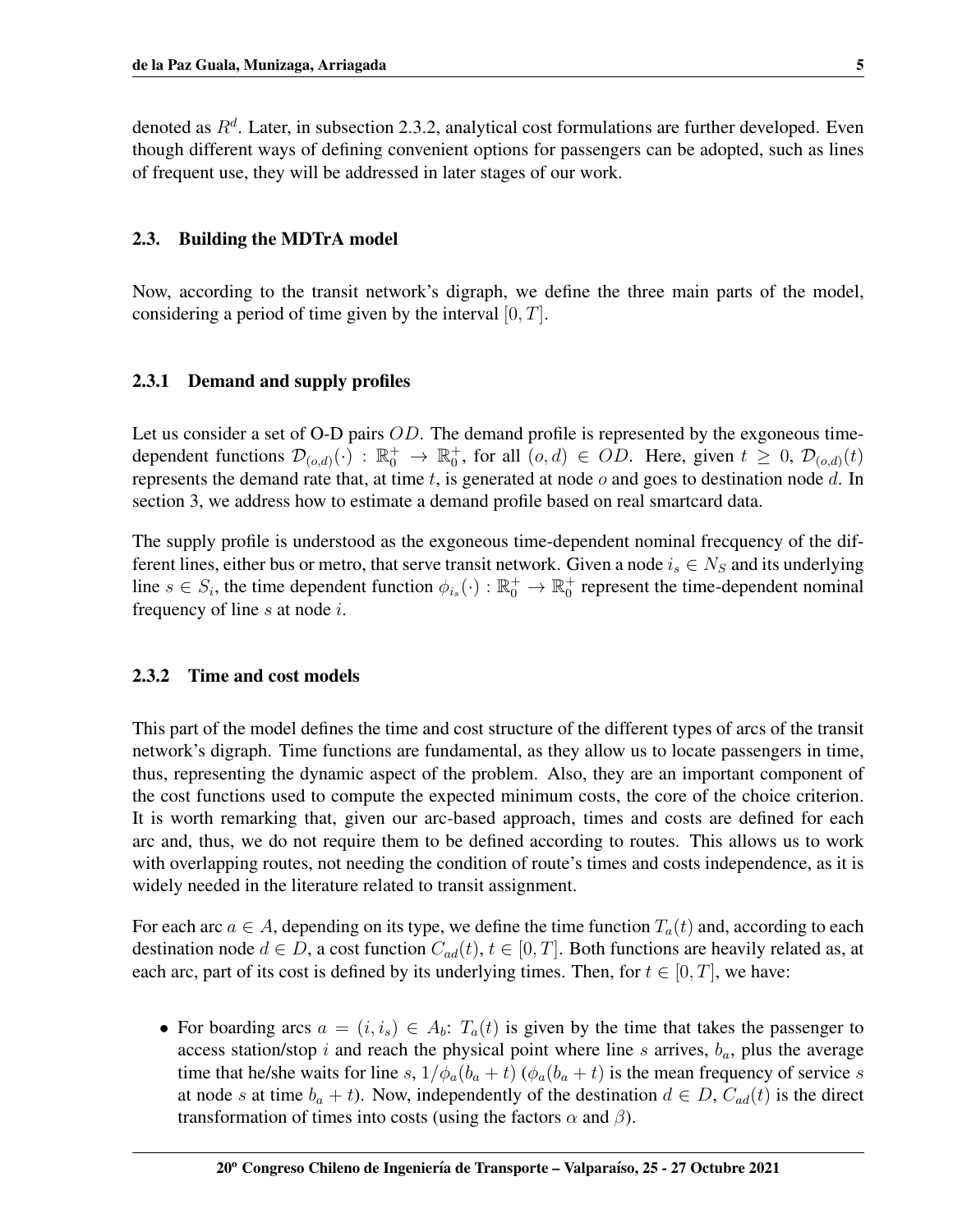- For alighting arcs  $a = (i_s, i) \in A_a$ :  $T_a(t)$  is given by the time that takes to alight service s and exit station/stop i,  $l_a$ . Now, the first component of  $C_{ad}(t)$  is given by transfroming  $l_a$ into cost (using a factor  $\delta$ ). Then, given a destination node  $d \in D$ , the second component of  $C_{ad}(t)$ : if  $i \neq d$ , is a transfer penalty  $p_a$  for alighting at a node that is not the destination; or if  $i = d$ , is 0, as destination is reached and the trip ends (no transfer penalty is added).
- For in-vehicle arcs  $a = (i_s, j_s) \in A_V$ :  $T_a(t)$  is given by the time that takes to travel from i to j using service s,  $V_a$ . Now, given a destination node  $d \in D$ ,  $C_{ad}(t)$  is the transformation of  $V_a$  into cost (using the factor  $\gamma$ ), plus a cost associated to overcrowding, that depends proportionally (with a factor  $H_a$ ) on the total inflow assigned to a at instant t.
- For walking arcs  $a = (i, j) \in A_w$ :  $T_a(t)$  is the time  $w_a$  and, regardless the destination  $d \in D$ ,  $C_{ad}(t)$  is the travel time transformed into cost (using the factor  $\rho$ ).

Then, for each arc  $a = (i, j) \in A$  and at a time  $t \in [0, T]$ , the time that takes to travel through arc a having entered it at t is given by:

<span id="page-5-1"></span><span id="page-5-0"></span>
$$
T_a(t) = \begin{cases} b_a + \frac{1}{\phi_a(b_a+t)}, & \text{if } a \in A_b, \\ l_a, & \text{if } a \in A_a, \\ V_a, & \text{if } a \in A_V, \\ w_a, & \text{if } a \in A_c, \end{cases}
$$
 (1)

while, for each  $d \in D$ , the cost of travelling through arc a while heading to destination node d, having entered the arc at  $t$ , is given by:

$$
C_{ad}(t) = \begin{cases} \alpha b_a + \frac{\beta}{\phi_a(b_a+t)}, & \text{if } a \in A_b, \\ \delta l_a, & \text{if } a \in A_a \text{ and } j \neq d, \\ \delta l_a + p_a, & \text{if } a \in A_a \text{ and } j = d, \\ \gamma V_a + H_a \sum_{d' \in D} E_a^{d'}(t), & \text{if } a \in A_V, \\ \rho w_a, & \text{if } a \in A_c. \end{cases}
$$
(2)

#### 2.3.3 The choice model

This submodel of the MDTrA model captures the Markovian aspect of our approach thus the way we address stochasticity. The stochastic dynamic transit assignment that results from applying this choice model gives our approach the defining property of being arc-based rather than route-based, as the paths that users follow are formed by the recursive choices that they make while moving towards their destinations. This arc-choice model, according to the expected minimum costs to each destination, assigns inflow rate from each node among its outgoing reasonable arcs. Although it may seem straight forward to apply, it actually has delicate considerations when formulating the model as, for example, not all arcs are necessary reasonable and, at a given time, if inflow rate has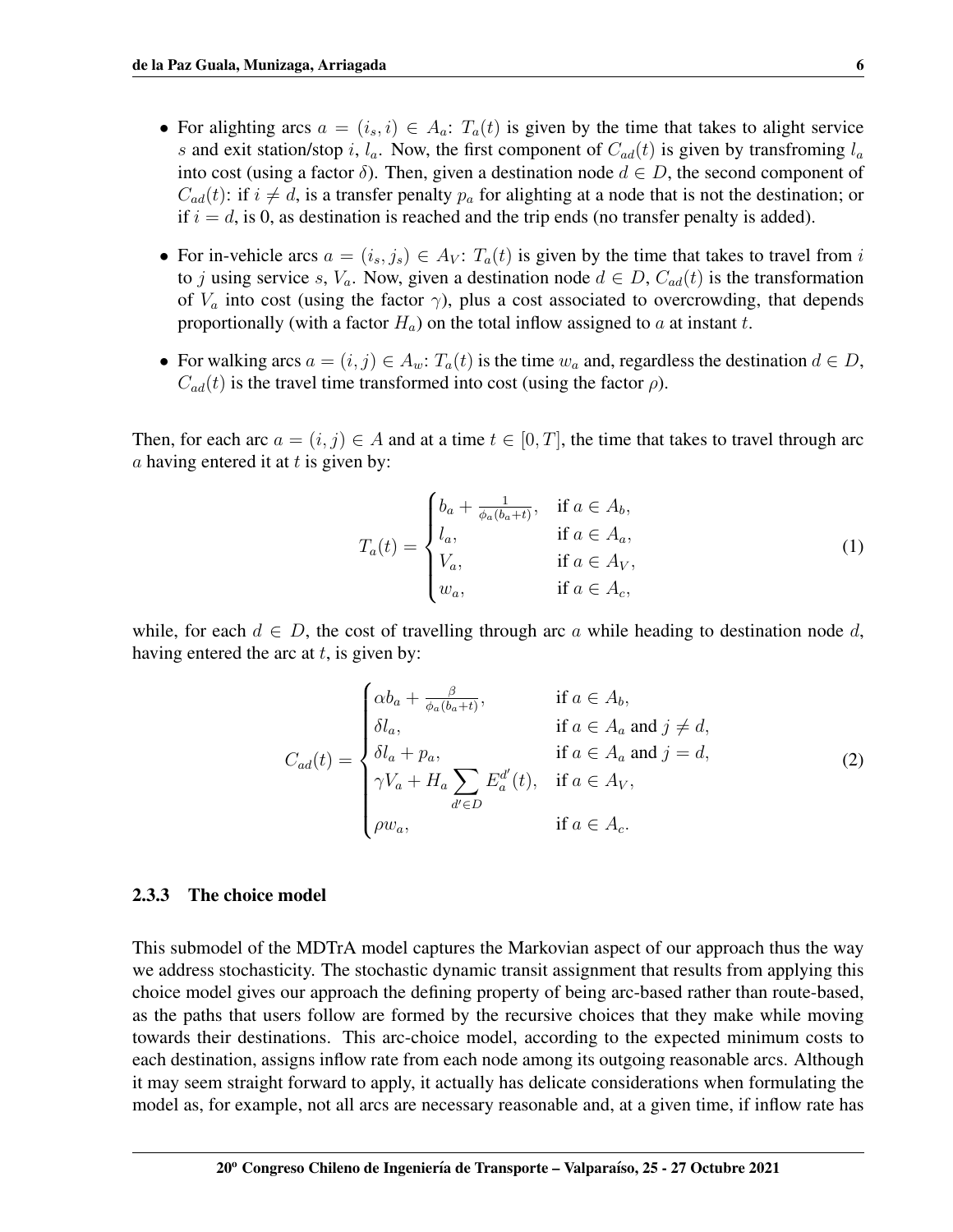been assigned to an arc  $(i, j)$ , it can not be immediatly assigned back through its inverse arc  $(j, i)$ (if it exists).

Expected minumum costs are funtamental functions, as they define the criterion of the logit rule that represents the arc-choice process of passengers to move forward to their destinations. Given a destination d, an arc  $a = (i, j)$  and a time t, the exptected minimum cost of using a to go to d, having entered at t, denoted as  $Z_{ad}(t)$ , is given by the cost of a going to d at t,  $C_{ad}(t)$ , plus the expected minimum cost from node j to destination d (arriving at j at  $t + T_a(t)$ ). The latter is computed considering all the outgoing reasonable arcs to d from node j (except for  $(j, i)$ , if it exists  $(i, i)$ , as flow rate must not immediatly return). Given this, the construction of the expected minimum costs is a recursive process where, even though route enumeration is not needed, its second term keeps the information of the exptected minimum cost of what is left of the trip to d.

To formulate the model, we first need to define some sets. Let us consider a node  $i \in N$ , a destination node  $d \in D$  and the set of reasonable arcs towards d,  $R^d$ . Let us denote two subsets of arcs in  $R^d$ , the ones that are outgoing from i and the ones that are incoming to i,  $R^d{}_i^+$  =  ${(i, j) \in A_i^+}$  $i_t^+:(i,j) \in R^d$  and  $R^{d-} = \{(j,i) \in A_i^ \{i}^-(i,i) \in R^d\}$ , respectively. Now, we denote the subsets of arcs of  $R^{d^+_i}$  and  $R^{d^-_i}$  whose inverse is also reasonable arc towards d as  $B^{d^+_i}$  =  $\left\{(i,j)\in R_d^{d^+}: (j,i)\in R_d^{d^-}\right\}$  and  $B_d^{d^-} = \left\{(j,i)\in R_d^{d^-}: (i,j)\in R_d^{d^+}\right\}$ , respectively.

Then, extending to a dynamic transit context the equations for the MTE [\(Baillon & Cominetti,](#page-13-3) [2008\)](#page-13-3), for each destination node  $d \in D$ , for each arc  $a = (i, j) \in A$  and at each time  $t \in [0, T]$ , the expected minimum cost of using a going to  $d$ , entering it at  $t$ , is computed as:

$$
Z_{ad}(t) = \begin{cases} C_{ad}(t), & \text{if } j = d, \\ C_{ad}(t) - \frac{1}{\theta} \ln \left( \sum_{b \in R_j^d \setminus \{(j,i)\}} \exp \left( -\theta Z_{bd} \left( t + C_{ad} \left( t \right) \right) \right) \right), & \text{otherwise,} \end{cases}
$$
(3)

where  $\theta$  is a known dispersion parameter for the logit model.

Now, according to these expected minimum costs, the assignment is performed. Given a destination node  $d$ , a node  $i$  and an instant  $t$ , the outflow rate of all incoming arcs  $b$  arriving to  $i$ , each one denoted as  $G_{bd}(t)$  (equation [6\)](#page-7-1), and the demand rate generated at i at time t, both with destination d, are aggregated as a single flow rate and then assigned as inflow rates among the outgoing reasonable arcs from node  $i$ . Again, even though the idea seems simple, the formulation of the assignment has to be carefully constructed, as the already presented considerations still hold.

Given a destination node  $d \in D$ , for each node  $i \in N$  and at each instant  $t \in [0, T]$  we have two cases. (1) If  $i = d$  (the node the inflow rate is assigned from is already the destination), then the ouflow rates arriving to i have already reached destination, thus,  $\forall a \in A_i^+$  we have that the inflow rate of arc  $\alpha$  going to destination  $d$  at time  $t$  is given by:

$$
E_{ad}(t) = 0.\t\t(4)
$$

On the other hand, (2) if  $i \neq d$ , then the outflow rates going to d arriving to i have to keep traveling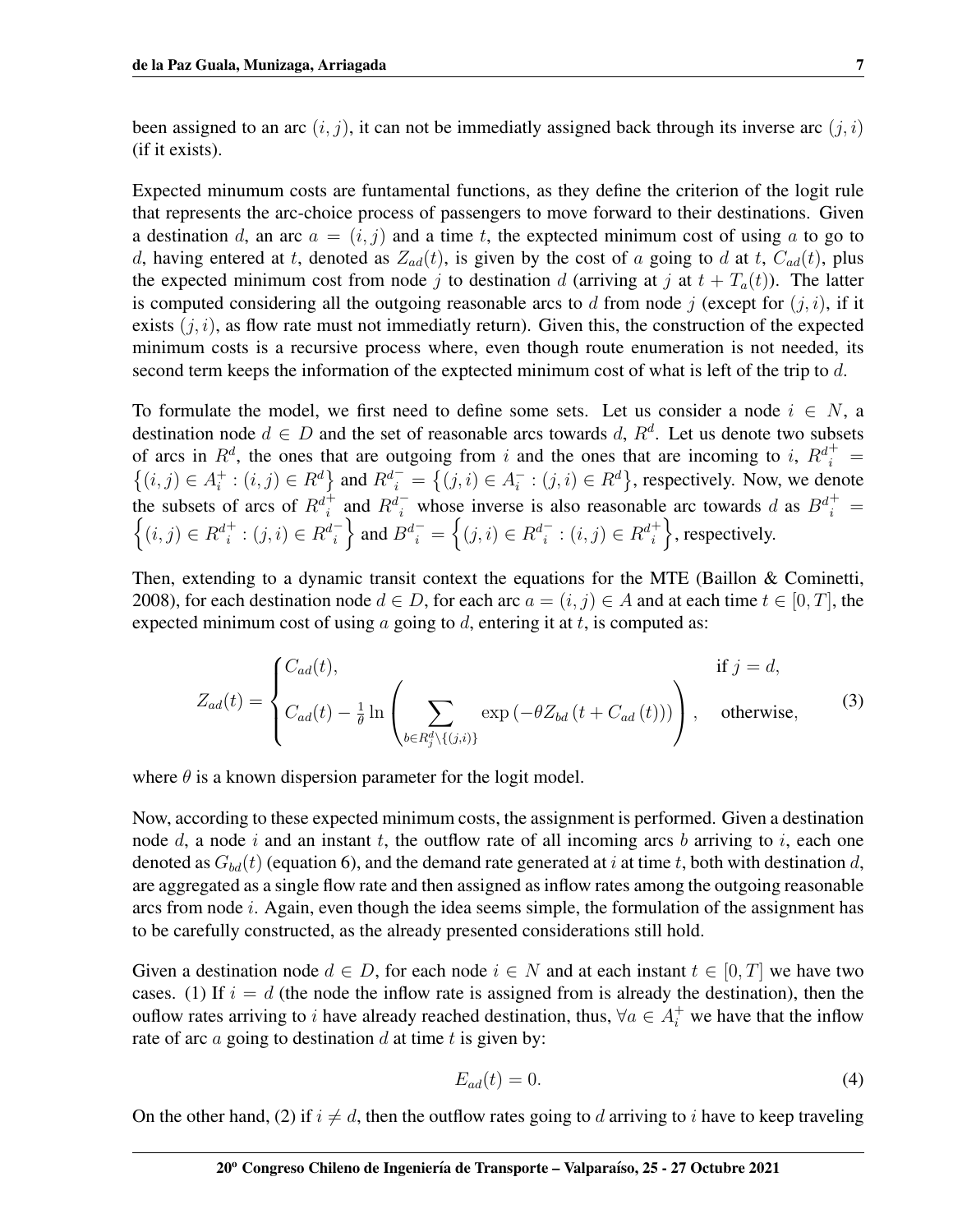through the transit network to reach d. Then, we have that, for all  $a = (i, j) \in A_i^+$  $_i^+$ :

$$
E_{ad}(t) = \begin{cases} \frac{e^{-\theta Z_{ad}(t)}}{\sum_{b \in R^{d_i^+}} e^{-\theta Z_{bd}(t)}} \left( \sum_{b \in A_i^- \setminus B^{d_i^-}} G_{bd}(t) + \mathcal{D}_{(i,d)}(t) \right) + \sum_{(i,m) \in B^{d_i^+}} \left( \frac{e^{-\theta Z_{ad}(t)}}{\sum_{b \in R^{d_i^+} \setminus \{(i,m)\}} e^{-\theta Z_{bd}(t)}} G_{(m,i),d}(t) \right), \\ \frac{e^{-\theta Z_{ad}(t)}}{\sum_{b \in R^{d_i^+}} e^{-\theta Z_{bd}(t)}} \left( \sum_{b \in A_i^- \setminus B^{d_i^-}} G_{bd}(t) + \mathcal{D}_{(i,d)}(t) \right) + \sum_{(i,m) \in B^{d_i^+} \setminus \{a\}} \left( \frac{e^{-\theta Z_{ad}(t)}}{\sum_{b \in R^{d_i^+} \setminus \{(i,m)\}} e^{-\theta Z_{bd}(t)}} G_{(m,i),d}(t) \right) \\ 0. \end{cases}
$$
(5)

if  $a \in R^{d^+}_i \backslash B^+_i$  $i^+$ , or if  $a \in B_i^+$  $i<sub>i</sub>$ , or otherwise, respectively.

Now, when inflow rate enters an arc  $a = (i, j)$  through i, it reaches j and exits as outflow rate after the travel time of the arc,  $T_a(t)$ . Thus, given a destination  $d \in D$ , for each arc  $a \in A$  and at each instant  $t \in [0, T]$ , the inflow and the outflow rates of arc a going to d are related as follows:

<span id="page-7-1"></span>
$$
G_{ad}(t + T_a(t)) = E_{ad}(t). \tag{6}
$$

#### <span id="page-7-0"></span>3. SMARTCARD DATA USE

In this section, we show how to use smartcard data in our approach, particularly, to obtain a timedependent demand profile. The analysis for this study uses the Santiago's (Chile) multimodal public transport network, operated by headway scheduling. Data from the fare system is fully integrated, with flat fares between urban buses, metro, and some rail services. In a typical week, 3 million passengers use the system, making 25.5 million trips. The network includes 7 metro lines, more than 300 bidirectional transit lines, and one rail service. The available data includes very detailed demand and supply information from three sources: the Automatic Fare Collection (AFC) database, the Automatic Vehicle Location (AVL) database, and the *General Transit Feed Specification* (*GTFS*) database.

The AFC system is implemented through a smartcard, which is the only accepted payment method, where passengers must validate when boarding a bus or entering a metro station and no alighting validation is required. However, the data is processed to estimate boarding and alighting positions for all validations and trips (stages) associated with an O-D journey using [Munizaga & Palma'](#page-14-10)s (2012) methodology. AFC combined with AVL data allows identifying the chosen paths between each O-D pair, and to estimate information about a trip, such as in-vehicle travel time, out-ofvehicle time (waiting, transfer, and walking times), and the number of transfers. Additionally, AVL data from buses, all equipped with GPS devices that record time and location every 30 [sec], allows obtaining the observed frequency of transit lines to estimate time intervals bewteen buses and waiting times. The GTFS data provides the geographic information of stops and lines structures and the scheduled frequency information for all transit lines.

Before estimate a demand profile to give an example of how the available data can be used, we

,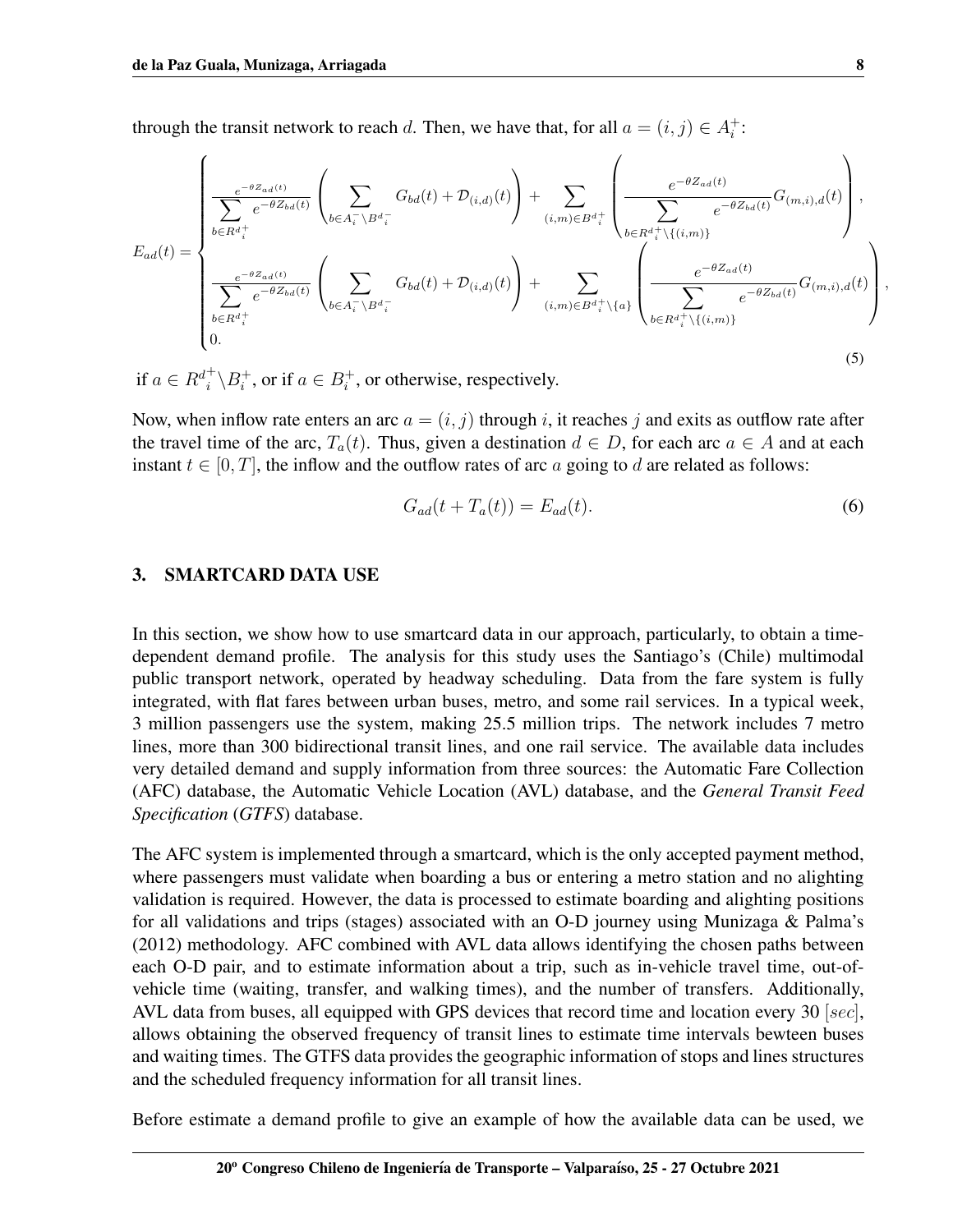remark that, for strategic analysis, the Santiago's public transport authorities have successfully implemented the static approach for the public transit assignment models, but it does not take into account the within-day dynamic demand that is evidenced in the smartcard data. To show evidence of this temporal dependence and to highlight why it should be treated from a dynamic apporach, we have collected smartcard data to obtain the numer of transactions per minute made at a metro station in a workday, presented in Figure [3.](#page-8-0) Note that the number of trips per minute is highly variable along the day, even within periods such as morning peak, afternoon peak and off peak. This variation, in addition to the variability of observed frequencies, produces passenger congestion at specific times. It is this type of dynamic dimension that our proposed MDTrA model allows to address, while also addressing uncertainty in passengers choices from a Markovian point of view.

<span id="page-8-0"></span>

Figure 3: Number of trips generated in each minute of a workday (08 May, 2019).

#### 4. ILLUSTRATIVE EXAMPLE

To show how the MDTrA model works, let us consider digraph G from Figure [2,](#page-3-1) where nodes represent stations/bus stops and: metro line 1 serves node 1, 3 and 4; metro line 2 serves nodes 1, 2 and 3; and bus line 3 serves nodes 1, 2 and 4. Also, node 4 is walkable from node 3.

The demand rate of passengers with origin at node 1 and destination at node 4, over 200 minutes, is shown in Figure [4.](#page-8-1) The suppply is defined by the constant mean frequencies of lines 1, 2 and 3, given by  $\phi_1(t) = 1 \frac{metric}{min}$ ,  $\phi_2(t) = 0.5 \frac{metric}{min}$ , and  $\phi_3(t) = 0.2 \frac{bus}{min}$ , respectively.



<span id="page-8-1"></span>Figure 4: Demand rate from node 1 to node 4.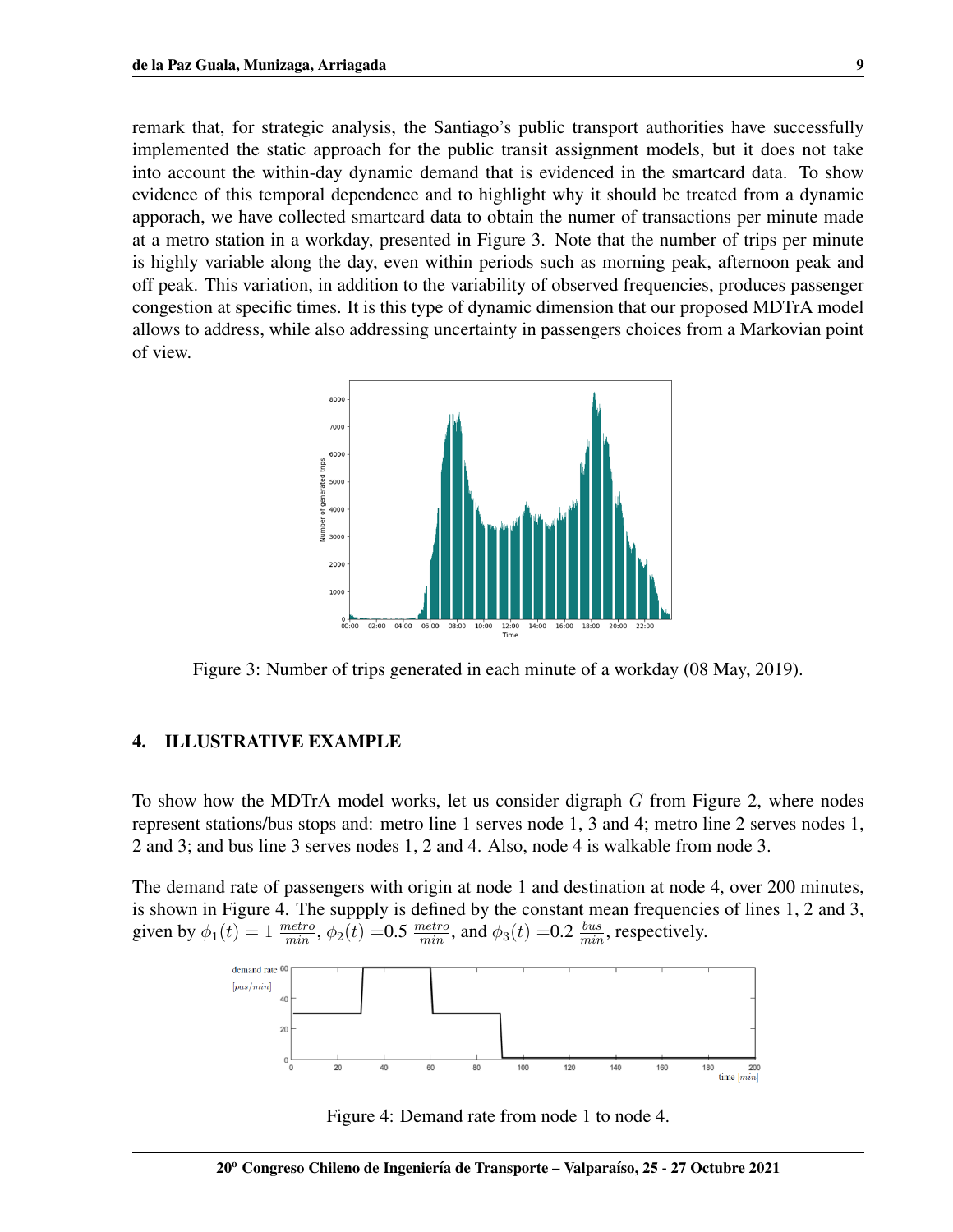In this example, crowding does not affect and the cost of an arc  $a$  is directly defined by its times, according to equations [1](#page-5-0) and [2,](#page-5-1) thus, the only case in which cost and travel time differ is when a is an alighting arc that does not arrive to node 4. Table [1](#page-9-0) shows arc costs associated to nodeline interactions: access times; exit times; transfer penalties for not alighting at node 4; and mean waiting times of lines. Table [2](#page-9-1) shows costs associated to in-vehicle and walking arcs.

|                   | access         | exit                        | transfer penalty | waiting                     |
|-------------------|----------------|-----------------------------|------------------|-----------------------------|
| node 1 - line 1   | 3              | 3                           |                  |                             |
| node $1 - line 2$ | 3              | 3                           | 5                | $\mathcal{D}_{\mathcal{L}}$ |
| node $1 - line 3$ |                |                             | 10               | 5                           |
| node $2 - line 2$ | 2              | 2                           | 5                | $\overline{c}$              |
| node $2 - line 3$ |                |                             | 10               | 5                           |
| node $3 -$ line 1 | 2              | $\mathcal{D}_{\mathcal{L}}$ | 5                |                             |
| node $3 - line 2$ | $\mathfrak{D}$ | $\mathcal{D}_{\mathcal{L}}$ | 5                | $\mathfrak{D}$              |
| node 4 - line 1   | $\mathfrak{D}$ | 2                           |                  |                             |
| node 4 - line 3   |                |                             |                  |                             |

Table 1: Cost of node-line interactions [min].

<span id="page-9-1"></span><span id="page-9-0"></span>

|                           | travel time |
|---------------------------|-------------|
| node 1 to $2 -$ line 2    | 18          |
| node 1 to $2 -$ line 3    | 30          |
| node 1 to $3$ - line 1    | 20          |
| node 2 to $3$ - line 2    | 10          |
| node 2 to $4$ - line 3    | 25          |
| node $3$ to $4$ - line 1  | 25          |
| node $3$ to $4$ - walking | 35          |

Table 2: Travel times between nodes [min].

Considering the given information, the constant time and cost  $[min]$  of using each arc (going to destination node 4) are shown in Figure [5:](#page-9-2)



<span id="page-9-2"></span>Figure 5: Times and costs of each arc in  $[min]$ .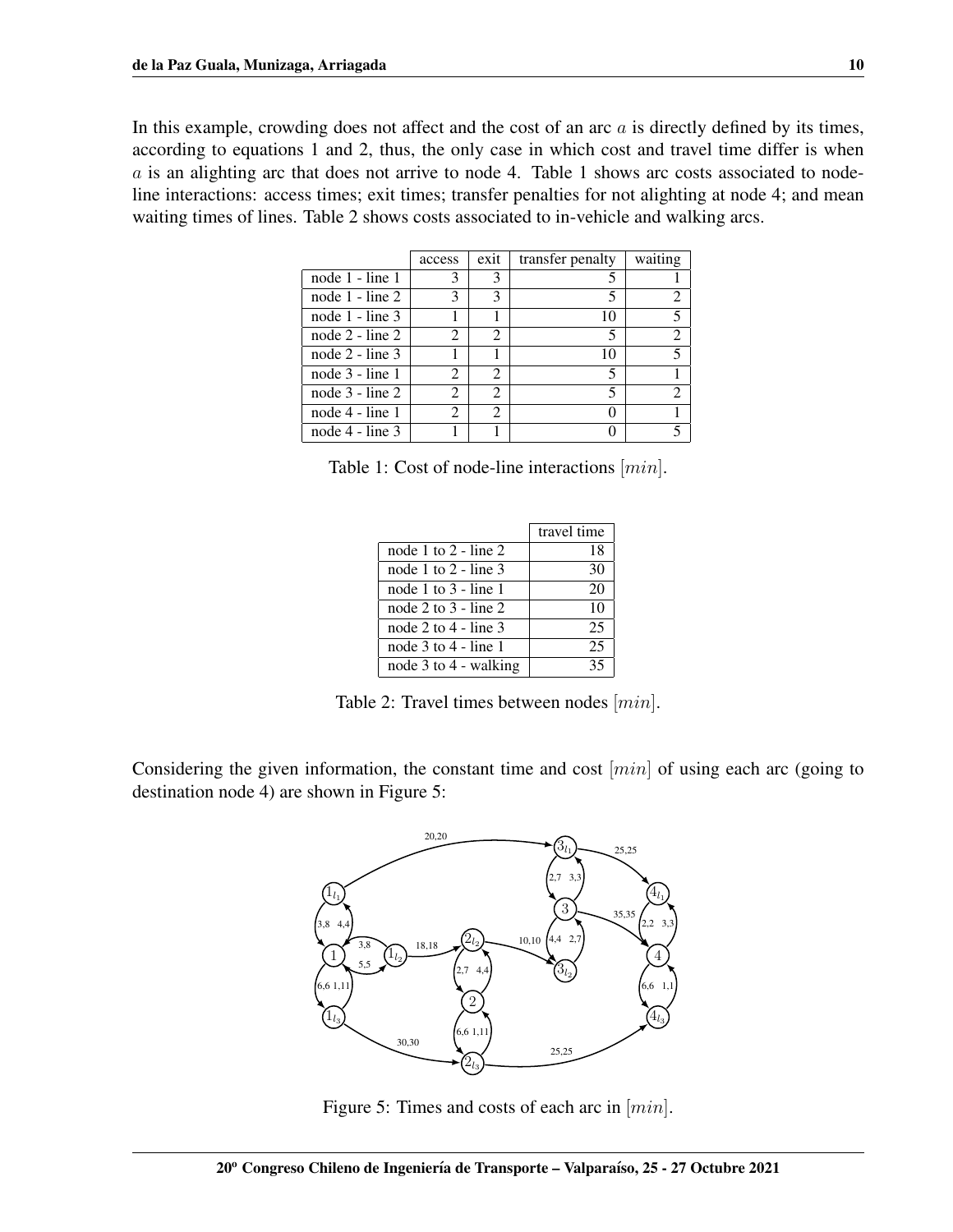Now, as people does not board a line to inmediatly alight it (and vice versa), there are arcs that won't be assigned with flow rate, as choosing them represents this unrealistic action. This arcs are  $(1_{l_1}, 1), (1_{l_2}, 1), (1_{l_3}, 1), (3_{l_2}, 3), (4, 4_{l_1})$  and  $(4, 4_{l_3})$ . This is important to note as the assignment requires to properly identify the arcs that are actual options to move forward to.

Considering the times and costs configuration presented in Figure [5,](#page-9-2) we get the expecetd minimum costs to destination node 4, from arcs and from nodes, presented in Table [3.](#page-10-0)

<span id="page-10-0"></span>

| (i, j)               | $Z_{(i,j),4}(t)$ | (i, j)              | $Z_{(i,j),4}(t)$ | $\iota, \iota$      | $Z_{(i,j),4}(t)$ |
|----------------------|------------------|---------------------|------------------|---------------------|------------------|
| $(1, 1_{l_1})$       | 43.26            | $(2,2_{l_2})$       | 39.84            | (3,4)               | 35               |
| $(1,1_{l_2})$        | 46.30            | $(2,2_{l_3})$       | 32               | $(3,3_{l_1})$       | 30               |
| $(1, 1_{l_3})$       | 56.84            | $(2_{l_2},2)$       | 39               | $(3_{l_1},3)$       | 42               |
| $(1_{l1},3_{l_1})$   | 39.26            | $(2_{l_2},3_{l_2})$ | 35.48            | $(3_{l_1},4_{l_1})$ | 27               |
| $(1_{l_2}, 2_{l_2})$ | 41.30            | $(2_{l_3}, 2)$      | 50.48            | $(3_{l_2},3)$       | 25.48            |
| $(1_{l_3}, 2_{l_3})$ | 50.84            | $(2_{l_3},4_{l_3})$ | 26               | $(4_{l_1}, 4)$      | $\overline{c}$   |
|                      |                  |                     |                  | $(4_{l_3},$<br>4,   |                  |

Table 3: Expected minimum costs, from arcs and from nodes, to node 4 in [min].

Figure [6](#page-10-1) shows the evolution of the inflow rates that are assigned to each line from each node. It depicts how the flow of passengers is distributed, at each station, among the different options to move toward station 4. It is important to highlight how Figure [6](#page-10-1) shows the dynamic nature of the problem. Even though some of the considered functions are constant, the dynamics of the different parts of MDTrA model can be seen through the assignments evolution. As flow rate originates dynamically at station 1, it travels through the arcs arriving at different times to each station. The evolution of the inflow rates from the stations transforms the curve of the demand rate generated at station 1 from Figure [4](#page-8-1) into the curve of flow rate arriving destination, station 4, in Figure [7.](#page-11-0)



<span id="page-10-1"></span>Figure 6: Evolution of inflow rates from each node.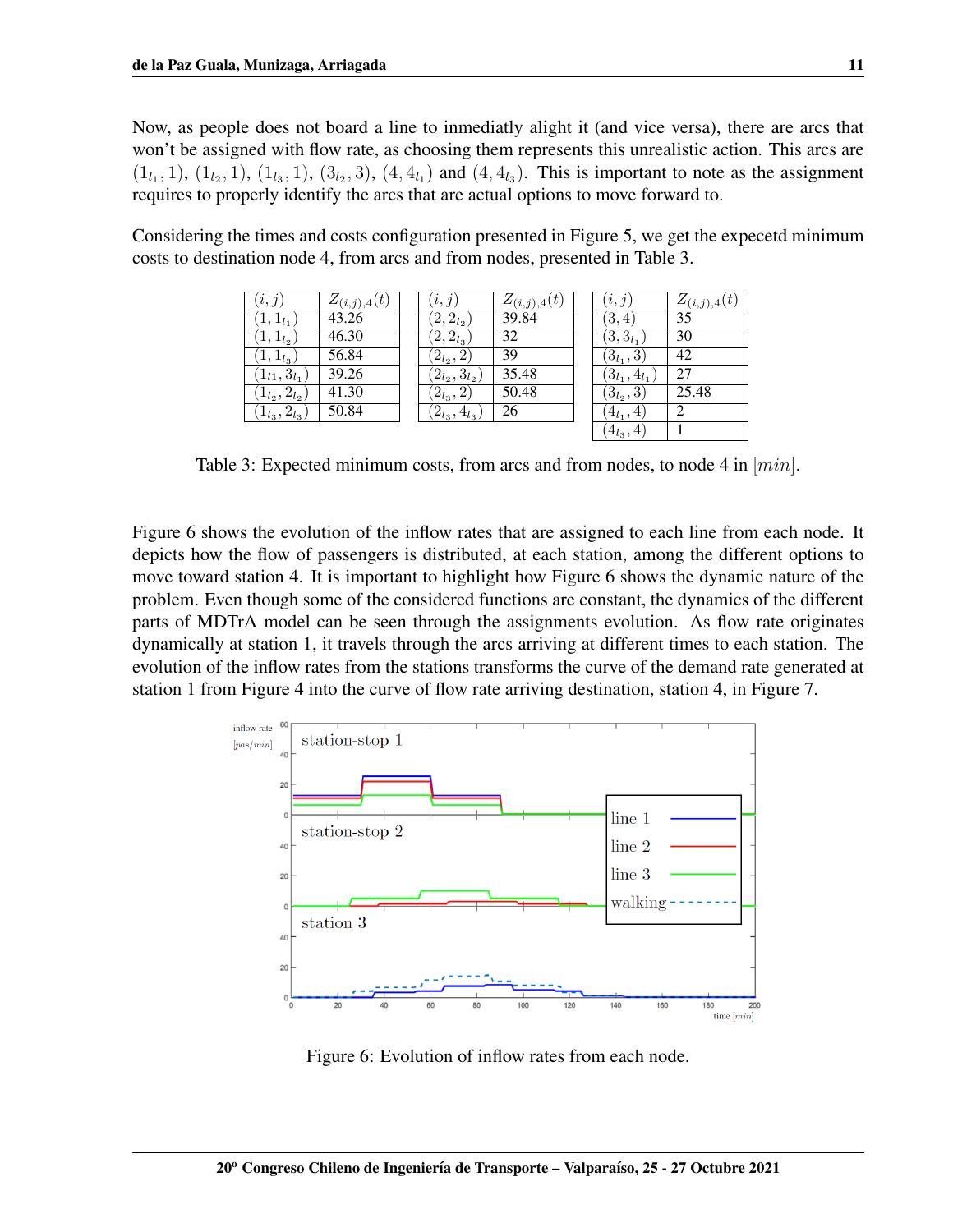

<span id="page-11-0"></span>Figure 7: Evolution of flow rates arriving to station 4.

## 5. MDTA ALGORITHM FOR TRANSIT NETWORKS

To search for a solution for the general case of transit networks, we propose the *Markovian dynamic transit assignment* (*MDTrA*) algorithm, a dynamic programming method that works over a discretization of the analysed period of time. It is an adaptation of the MDTA algorithm [\(de la](#page-13-5) [Paz Guala, 2020\)](#page-13-5), based in a repeated and reversed-step version of *Dial's algorithm* [\(Dial, 1971\)](#page-14-8) and constructed to perform a DTA under a Markovian approach.

The MDTrA algorithm has as inputs: (1) the digraph  $(N, A)$ ; (2) the set of destinations,  $D \subseteq N$ ; (3) the time-dependent demand-supply profile  $(\mathcal{D}(\cdot), \phi(\cdot))$ ; (4) an array P of access times, exit times and transfer penalties; (5) an array of the travel times between consecutive nodes for all lines,  $V$ ; (6) the length of the time period to be analysed,  $T$ ; (7) the timestep size of the discretization,  $\Delta t$ ; and (8) the dispersion parameter for the logit model,  $\theta$ . Then, being  $K = T/\Delta t$  the number of time increments resulting from the discretization, the outputs of the algorithm are the arrays  $E = (E_{ad}^k)_{a \in A, d \in D, k=1,\dots,K}$  and  $C = (C_{ad}^k)_{a \in A, d \in D, k=1,\dots,K}$ , where, for an arc  $a \in A$ , a destination  $d \in D$  and a time increment  $k \in \{1, ..., K\}$ ,  $E_{ad}^k$  is the inflow rate going to destination d entering arc *a* at time *k* and  $C_{ad}^k$  is the cost of using arc *c* to go to destination *d* entering at *k*.

As a pseudocode, the *MDTrA* algorithm can be expressed as follows:

|     | <b>Algorithm 1</b> $(E, C)$ = MDTrA $((N, A), D, (D(\cdot), \phi(\cdot)), P, V, T, \Delta t, \theta)$ |
|-----|-------------------------------------------------------------------------------------------------------|
|     | 1: STEP 0: INITIALIZATION Technical settings                                                          |
|     | 2: for $k=1,,K$ do                                                                                    |
| 3:  | <b>STEP 1: BACKWARD</b>                                                                               |
| 4:  | for all $d \in D$ do                                                                                  |
| 5:  | for all $i \in N$ , in the order given $\pi_d$ do                                                     |
| 6:  | <b>for all</b> $a = (i, j) \in A_i^-$ incoming arcs to i, <b>do</b>                                   |
| 7:  | Compute expected minimum costs of using $a$ to go to $d$                                              |
| 8:  | end for                                                                                               |
| 9:  | Compute expected minimum costs from $i$ to $d$                                                        |
| 10: | end for                                                                                               |
| 11: | end for                                                                                               |
| 12: | <b>STEP2: FORWARD</b>                                                                                 |
| 13: | for all $i \in N$ do                                                                                  |
| 14: | for all $d \in D$ do                                                                                  |
| 15: | for all $a = (i, j) \in A_i^+$ outgoing arcs from i, do                                               |
| 16: | Assign the aggregation of outflow rates of incoming arcs to i, except by $(j, i)$ , and the flow rate |
|     | generated at i as inflow rate                                                                         |
|     |                                                                                                       |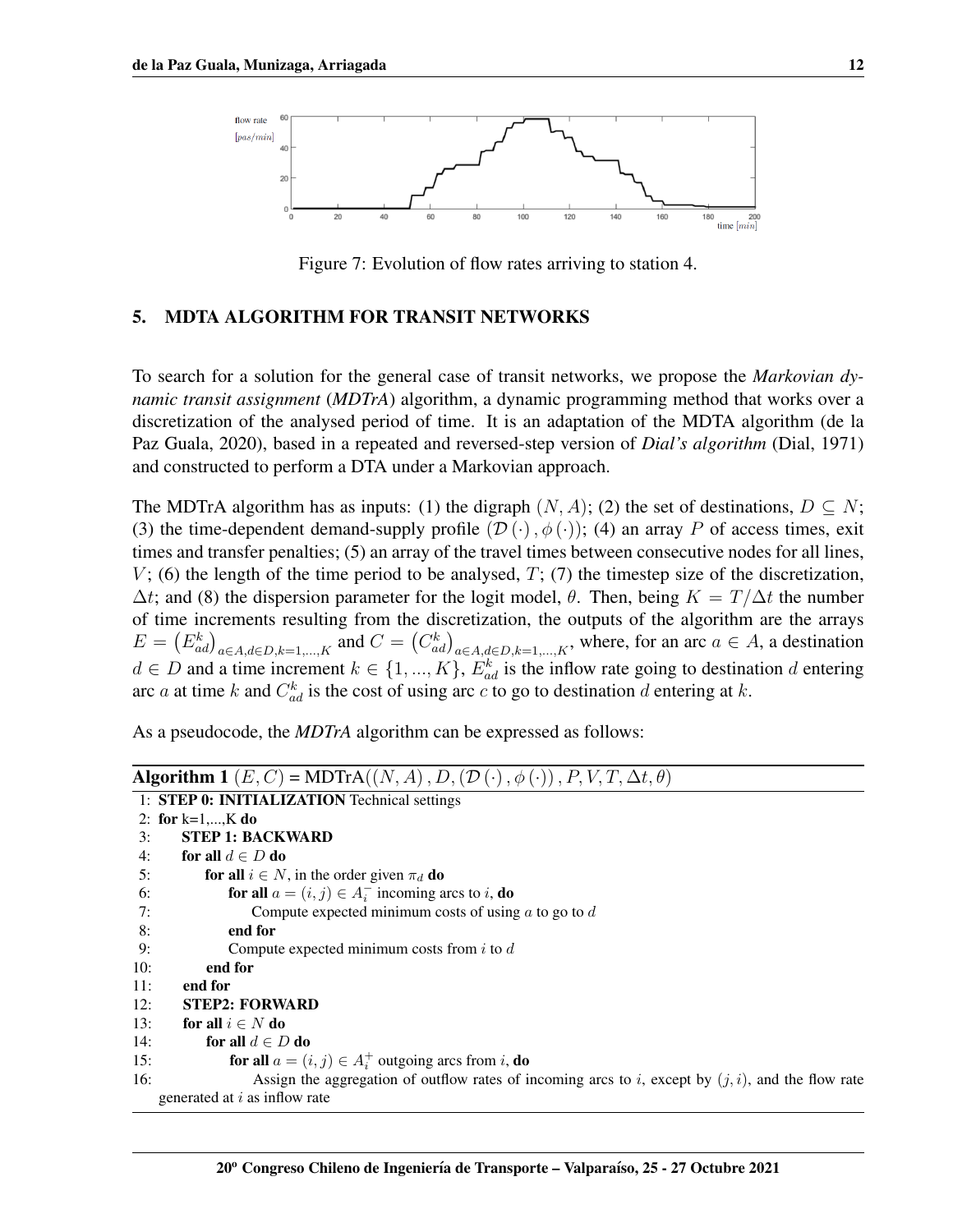| 17: | end for                                                   |
|-----|-----------------------------------------------------------|
| 18: | end for                                                   |
| 19: | end for                                                   |
| 20: | <b>STEP 3: COST UPDATES</b>                               |
| 21: | for all $a \in A$ do                                      |
| 22: | Update the cost of $\alpha$                               |
| 23: | end for                                                   |
| 24: | <b>STEP 4: STOP CONDITION</b>                             |
| 25: | if $k = K$ or there are no more flow rates to assign then |
| 26: | End MDTrA algorithm                                       |
| 27: | end if                                                    |
|     | $28:$ end for                                             |

# 6. FINAL COMMENTS AND CONCLUSIONS

In this paper, we present a new approach to address the problem of dynamic transit assignment with uncertainty in passenger's choices. We do so by presenting the Markovian dynamic transit assignment (MDTrA) model, showing an example of how the MDTrA model works, giving an insight in how to use smartcard data to obtain the required exogenous demand profile, and proposing the MDTrA algorithm, a solution method for a discrete version of the original problem.

The MDTrA model, intuitivelly, seeks to represent that, according to the transit network's underlying digraph and given demand and supply profiles, at each node (station/stop) passengers travel to their destinations by choosing the next reasonable arc (line/walk) to move forward to, given their perceived costs of using said arc to go to their destinations. The demand is given by a timedependent function that defines the flow rate of passengers from origins to destinations, while the supply is given by the time-dependent frequencies of the transit network services. The arc travel time functions are fundamental, as they allow us to represent the dynamic aspect of the problem, locating in time the different variables of the model, while the arc cost functions represent the different factors that influence the passengers travelling experience. The arc-choice model, after computing the expected minimum costs of arcs, performs the assignment according to a logit model of known dispersion parameter, and, even though paths are not directly chosen, the routes that passenger follow end up being constructed by a recursive arc-choice process.

We also present how smartcard data can be used to generate a demand profile that evolves over time. Transactions when boarding at each station/stop can be collected, recording the time and estimating the destination, following [Munizaga & Palma'](#page-14-10)s (2012) methodology.

The proposed MDTrA algorithm allows obtaining a solution for a version of the model considering a discretization of the time period to be analysed. In brief, after an initialization, it runs over each time increment that results from the discretization a backward step to compute expected minimum costs and then a forward step to perform the assignment.

Some of the defining features of our contribution are that: it reduces the set of options through the reasonability concept; in addition to usual modes (metro and buses), it aknowledges that passengers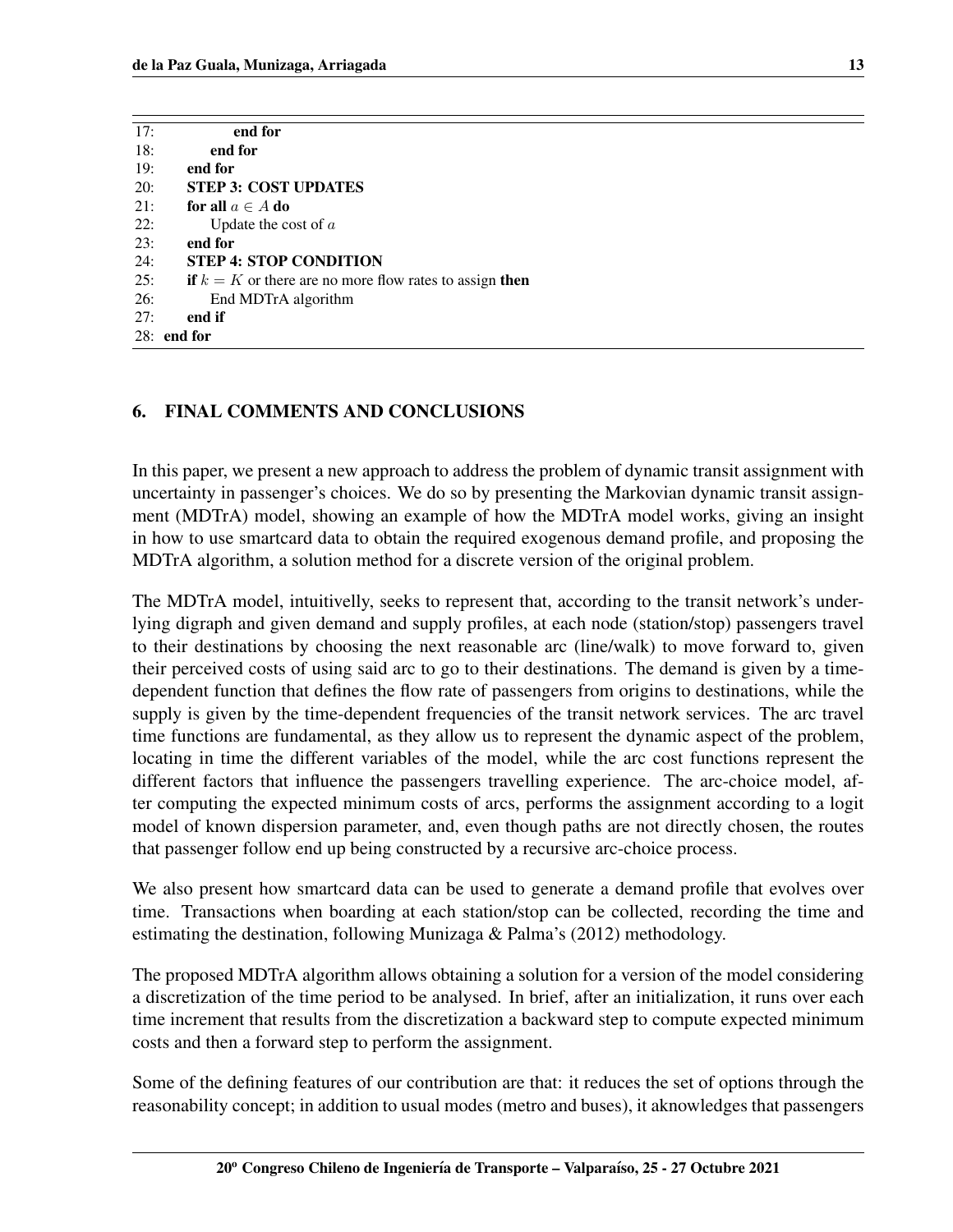may choose to walk between stations, adding a mode option not usually considered in the literature; given its arc-based construction, routes costs independence and route enumeration are not needed to formulate the model or to construct the algorithm; and smartcard data, among other type of data, allows constructing the exogenous information that the model and the algorithm requires.

For later stages of this research, among other ideas, we want to: apply the effective frequency theory in the dynamic context (as in Cortés et al.  $(2013)$ ; [Pineda et al.](#page-14-6)  $(2016)$ ); study diferent instances, fictional and real, to test the implementation of the algorithm; address congestion of passengers in station/stops; represent the effect of consecutive transbords.

## ACKNOWLEDGEMENTS

We thank Bastián Henríquez, student of Universidad de Chile's Doctorate in Engineering Systems program, for his fundamental assistance in the process of literature revision.

## **REFERENCES**

- <span id="page-13-3"></span>Baillon, J.-B., & Cominetti, R. (2008, Jan 01). Markovian traffic equilibrium. Mathematical **Programming,** 111 (1),  $33-56$ . Retrieved from [https://doi.org/10.1007/s10107](https://doi.org/10.1007/s10107-006-0076-2)  $-006-0076-2$  doi:  $10.1007/s10107-006-0076-2$
- <span id="page-13-2"></span>Cepeda, M., Cominetti, R., & Florian, M. (2006). A frequency-based assignment model for congested transit networks with strict capacity constraints: characterization and computation of equilibria. Transportation Research Part B: Methodological, 40 (6), 437- 459. Retrieved from [https://www.sciencedirect.com/science/article/pii/](https://www.sciencedirect.com/science/article/pii/S0191261505000743) [S0191261505000743](https://www.sciencedirect.com/science/article/pii/S0191261505000743) doi: https://doi.org/10.1016/j.trb.2005.05.006
- <span id="page-13-1"></span>Cominetti, R., & Correa, J. (2001). Common-lines and passenger assignment in congested transit networks. Transportation Science, 35 (3), 250-267. Retrieved from [https://doi.org/](https://doi.org/10.1287/trsc.35.3.250.10154) [10.1287/trsc.35.3.250.10154](https://doi.org/10.1287/trsc.35.3.250.10154) doi: 10.1287/trsc.35.3.250.10154
- <span id="page-13-4"></span>Cortés, C. E., Jara-Moroni, P., Moreno, E., & Pineda, C. (2013). Stochastic transit equilibrium. Transportation Research Part B: Methodological, 51, 29-44. Retrieved from [https://](https://www.sciencedirect.com/science/article/pii/S0191261513000210) [www.sciencedirect.com/science/article/pii/S0191261513000210](https://www.sciencedirect.com/science/article/pii/S0191261513000210) doi: https://doi.org/10.1016/j.trb.2013.02.001
- <span id="page-13-0"></span>de Cea, J.,  $\&$  Fernández, E. (1993). Transit assignment for congested public transport systems: An equilibrium model. Transportation Science, 27 (2), 133-147. Retrieved from [https://](https://doi.org/10.1287/trsc.27.2.133) [doi.org/10.1287/trsc.27.2.133](https://doi.org/10.1287/trsc.27.2.133) doi: 10.1287/trsc.27.2.133
- <span id="page-13-5"></span>de la Paz Guala, R. (2020). Mdta: Markovian dynamic traffic assignment, a new approach for stochastic dta (Unpublished doctoral dissertation). Universidad de Chile.